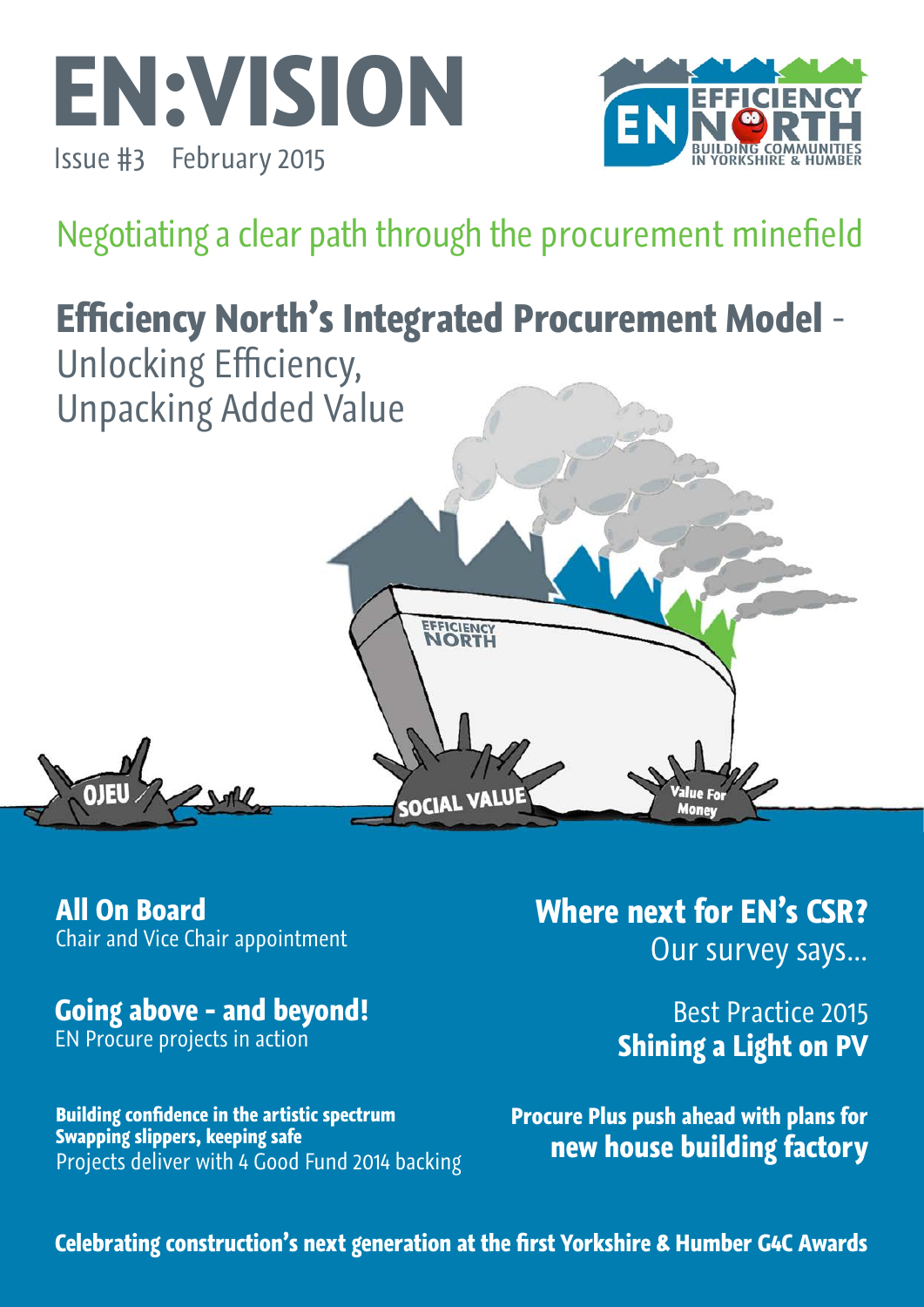# **All on Board**  Chair and Vice Chair appointment



Following incorporation as a private company in public sector ownership, finalising the establishment of our new governance structure, Efficiency North Ltd is pleased to announce the appointment of Janet Sharpe, Interim Director of Investment, Council Housing Service, Sheffield City Council as Vice Chair, and the re-appointment of Mick Werritt, Director of Property Services at St Leger Homes Ltd of Doncaster as Chair.

 Having begun his career in the construction industry and gaining experience in social housing roles at both operational and strategic level in the region, Mick Werritt has chaired Efficiency North since the formation of the original Executive Board just over 5 years ago. He has played a key leadership role in steering the consortium's growth from its early foundations as a collaborative procurement and best practice consortium to one of the founding members of the Re:allies Partnership alongside North West consortium Procure Plus, to leverage the collective influence of members at a panregional level.

 Janet Sharpe has played a key role in Efficiency North since it began nearly 10 years ago as one of three original trailblazing regional consortia created in response to the Decent Homes funding awarded by the then Government to foster collaboration and generate efficiency savings around programme delivery. Janet joined Sheffield City Council in 1980 and, following a career in Finance, Estates Services, Planning and Highways, joined the Housing Service in 1991. Since the late 1990's Janet has been responsible for the Council's asset management strategy and the delivery of its investment programmes. In 2013 Janet became the Interim Director of the Housing and Neighbourhood Service with responsibility for housing management, investment, private sector housing, cohesion and local neighbourhood services.



"The Executive Team and I are very much looking forward to working with Mick and Janet in developing the services we provide to our members. We're delighted that Efficiency North will continue to benefit from the vast wealth of knowledge and experience in housing in the region they both bring, especially in these exciting and challenging phases of the consortium's evolution and growth."

**Lee Parkinson CEO, Efficiency North**



"It's a great pleasure to be so closely involved in the transition and establishment of Efficiency North Ltd and provide quidance to ensure that it remains grounded within the sector. It's an exciting opportunity to use my leadership experience to support the evolving roles and responsibilities of the Board to advance the consortium and its offer for the region."

**Mick Werritt Director of Property Services St Leger Homes Ltd of Doncaster**





"I'm thrilled to accept the Vice Chair appointment. As one of the consortium's founding members it's been great to play a part in its journey and transformation into such a successful regional consortium and new incorporated status. I'm very much looking forward to my new role helping to steer Efficiency North through the next chapter of its history and the further development of its service offer for the benefit of all members and their communities."

**Janet Sharpe Interim Director of Investment Council Housing Service Sheffield City Council**

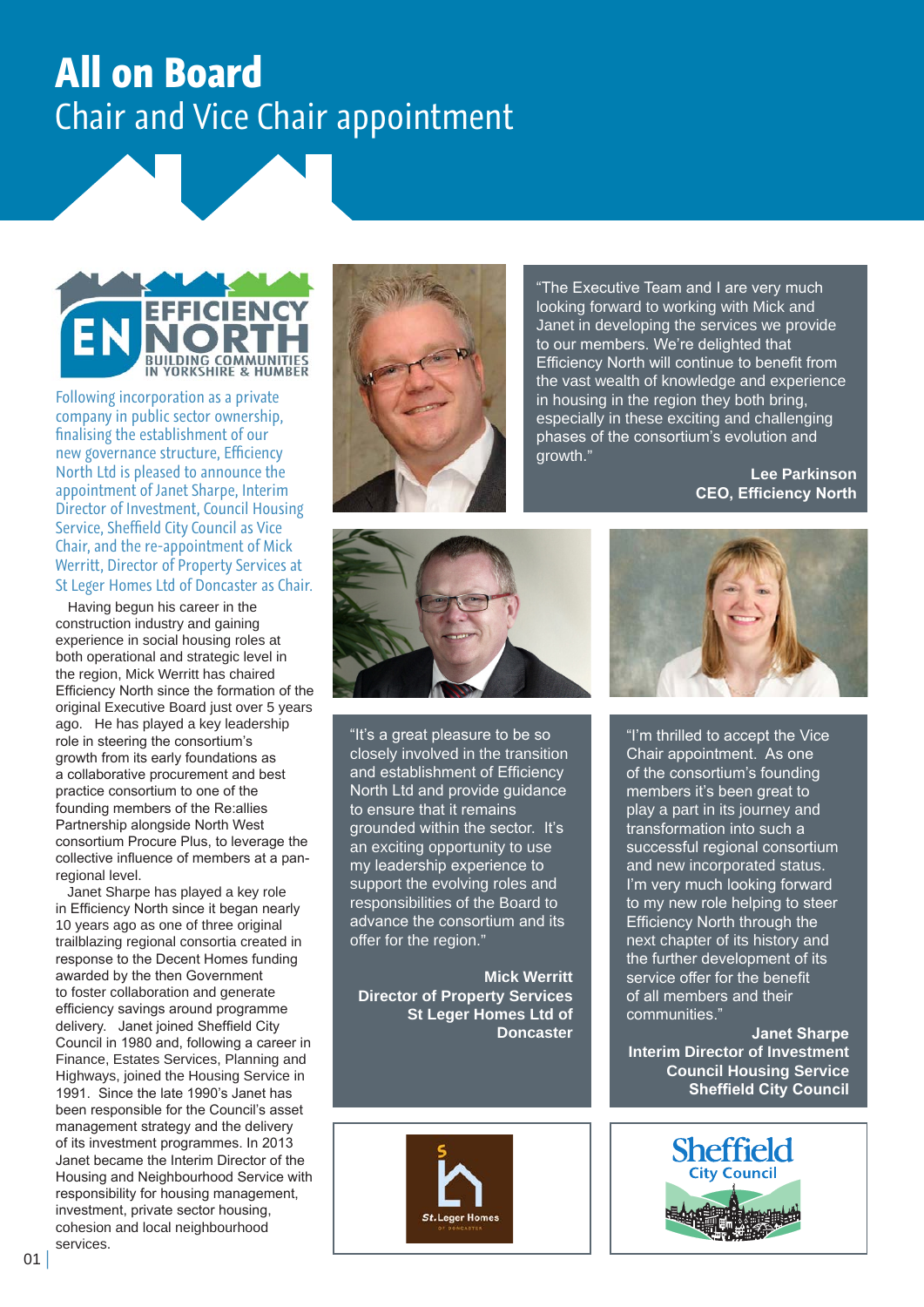# Negotiating a clear path through the procurement minefield

**Efficiency North's Integrated Procurement Model –**  Unlocking Efficiency, Unpacking Added Value

**It's nearly 12 months since Efficiency North's Executive Team obtained the agreement of the Board to implement a new model for the call off of schemes from our Elemental Works** 

**Framework.** Our integrated procurement model brings together our Elemental Works Framework and the Re:allies Materials Framework to deliver the very best in value maximisation, unpacking the supply chain by separating installation works from materials procurement. This approach offers efficient and competent installation works by local contractors, many of which are SMEs, and competitive whole life costs for key materials leveraged via the buying power of the Re:allies Partnership, one of the UK's largest buyers of products commonly used in the improvement and maintenance of the housing stock.

 The approach not only delivers efficiency but also enrols the materials supply chain in Efficiency North's constant focus on the maximisation of social value through the creation of employment and skills opportunities whilst building funding for community improvement projects. Our materials supply chain partners are some of the largest players in the supply sector and can provide a wide range of employment opportunities to young people. Indeed, in Hull, PTS employed two young people in management and logistics roles as a direct bi-product of Hull City Council's use of the Re:allies Materials Framework.

#### **A systems based approach**

The integrated procurement model requires skill and good judgement to be implemented effectively and this is founded upon high levels of supply chain management in expediting materials in the delivery of works. Central to Efficiency North's success in this regard is the use of the Schemes Plus Trading System which is owned by our Re:allies Partners Procure Plus and is exclusively licenced to members of the partnership of which Efficiency North is a founding member. The use of Schemes Plus provides a cloud based solution for our framework contractors who schedule,

#### **Benefits Box**

- **Efficient and competent local installation** contractors
- Big brand materials suppliers backed by major buying power
- Employment and skills outcomes from both contractors and suppliers delivering two full time training places for every £1m spent
- Cloud based management systems providing high levels of supply chain transparency
- Best practice project management approaches where the landlords have a clear line of sight of the installation and materials supply chain

#### **Supply Chain Positioning**



 $P > 1/2$ 

call off and receipt materials on behalf of our landlord members, who in turn pay the invoice for the materials. This approach not only

creates transparent integration of materials but an entirely auditable line of sight of materials management which aids effective project

**Understanding the DNA of Supply** 

An essential part of the success of the integrated supply chain model is Efficiency North's expertise and considerable experience in understanding the respective "power" dynamics of the supply chain. Just like genetics every supply chain has different supply chain dynamics in terms of where the power lies and re-engineering this in the favour of our landlord members needs to be dealt with in an intelligent and sensitive way. Understanding power in the supply chain is not in pursuit of its misuse but to unlock better value and ensure that benefits are not lost within the supply chain. Therefore in order to maximise value in the supply chain, particularly where value is not flowing through, and has become blocked in some way, it is logical to re-engineer the structure of the supply chain

management of schemes.

**Chains**

to ensure that value flows through in cost and social value terms. **The figure above sets out an example supply chain and the respective power dynamics and how they become reengineered by the integrated procurement model.**

**Buyer - Supplier Power Matrix** 

 The text in black reflects the more traditional supply chain dynamics, whereas the red text demonstrates the re-engineered supply chain dynamics of the integrated procurement model. As the figure sets out, the integrated model re-appropriates the power in the supply chain to the Client, as well as creating a clear line of sight within the supply chain. This ensures that the buying power of the Re:allies Partnership passes right through the supply chain and efficient prices and social value can flow through to the Client.

 In the majority of cases we find that our integrated model is entirely appropriate, however, we will always encounter schemes where it makes sense to maintain the more traditional approach where the contractor procures and includes the costs for their materials in their costs. Such cases typically include schemes where materials are not appropriated on a property by property basis such as environmental improvements.

#### *continued on next page*

| <b>Landlord Type</b>                 | <b>Housing Stock</b> | <b>Works</b>                               | <b>Saving</b> |
|--------------------------------------|----------------------|--------------------------------------------|---------------|
| <b>Registered Social</b><br>Landlord | @1,000 dwellings     | <b>Wet Rooms</b><br><b>Heating Systems</b> | 40%<br>30%    |
| <b>Retained Stock</b>                | @25,000 dwellings    | <b>Heating Systems</b>                     | 40%           |
| <b>Registered Social</b><br>Landlord | @20,000 dwellings    | <b>Whole House</b><br>Improvement          | 20%           |
| <b>Registered Social</b><br>Landlord | @35,000 dwellings    | Roofing                                    | 20%           |
| Retained Stock                       | @60,000 dwellings    | <b>Heating Systems</b>                     | 30%           |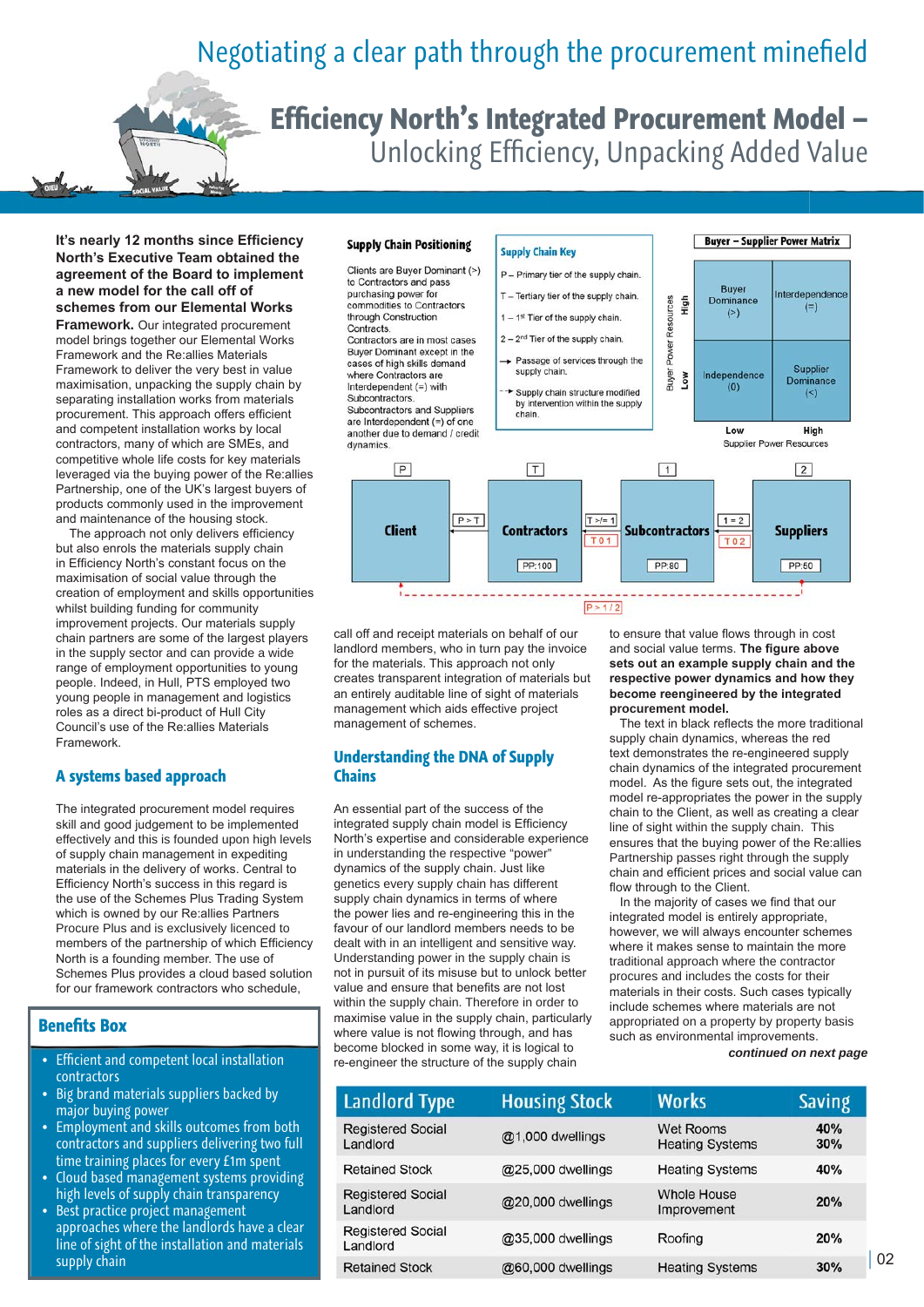#### **Strategy changing reality**

Since the shift to the integrated procurement model we have experienced high levels of success with our landlord members and have unlocked impressive levels of efficiency. Landlord members, ranging from some of the region's largest retained stock landlords through to smaller registered social landlords, have implemented the model with great success and the results, when compared to like for like legacy contracts, have been striking.

 In addition to the efficiency landlords have earned employment and skills opportunities within the supply chain, both with contractors and suppliers, and have created funding for community improvement projects. These benefits, when considered alongside the transparency of the supply chain, backed by a first class cloud based trading system, really do bring a professional and intelligent approach to delivering improvement works to the housing stock.

#### **Taking it to the next level**

Whilst our first year of the integrated procurement model has been successful, and we are pleased with the results, we've built a healthy order book for our frameworks use in 2015 / 2016 seeing a real term two fold increase in forecast throughput of which nearly half is already contracted.

 We will work hard to refine our approach and growing cost data intelligence further to drive efficient outcomes and maintain pricing levels in what is becoming an increasingly busy market sector. The onset of our new installers framework, which is planned to be implemented in the Spring, will bring about a greater focus upon the integrated procurement model with improved terms in its framework agreement to govern the model's application and use of the Schemes Plus Trading System. This, coupled with contractors' growing competence in applying the model and complementary systems, looks to bring about a lasting change to the way that our landlord members procure their works requirements, with higher levels of efficiency, supply chain control and social value which are essential to any modern and efficient landlord.

> **Lee Parkinson CEO, Efficiency North**

# **Where next for EN's Corporate Social Responsibility? Our survey said...**

Corporate Social Responsibility has always been one of Efficiency North's core aims. To date these aims have been realised through the 4 Good Fund and the employment and skills plans embedded into our frameworks' contracts.

 Incorporation has now presented an exciting opportunity to build on our CSR success. To develop the consortium's offer, we recognised that we needed to look more closely at drivers and engage stakeholders to focus effective support for our members' priorities and aspirations for their tenants and wider communities and maximise Efficiency North's positive impact throughout the region.

 Paul Mitchell, Efficiency North's Corporate Social Responsibility lead, has been working with Ann-Marie Hopkins, Equality and Diversity Manager at Procure Plus, and Mark Scott, Director of Futureworks (Yorkshire) on a consultation exercise to find out exactly what members'

views are on CSR, in terms both of their objectives and their policies.

 Members want the level of retention (i.e. apprentices completing a programme) to be at least 77%. Efficiency North believe that, with the correct processes in place, this target is achievable.

 Members also preferred that 64% should be from their local tenants base and that 54% shoud be from diverse backgrounds. Members' tenants also expressed the view that Efficiency North should target all residents, not just tenants and their families.

 Efficiency North recognises that current employment legislation allows all candidates to be given an equal opportunity for employment regardless of who their landlord is or their background.

 Members' views are not prescriptive but will serve as a useful compass to guide Efficiency North's strategy, which is driven by the aim of ensuring we are delivering outcomes in alignment with client member landlords' focus.



### **EN Procure 60% ahead of Government's SME target**

Recent analysis of contract spend through Efficiency North's EN Procure Elemental Works framework since it became live at the end of 2011 demonstrates that our clients have awarded 40% of work by value to SMEs.

 This figure is 60% ahead of the national government's target of placing 25% of all public spend with SMEs to help stimulate growth in the economy. Small to Medium Enterprises have often been excluded from public contracts in the past because they've found bidding for public sector work excessively bureaucratic, time-consuming and expensive.

 Efficiency North have tried to build on the successful engagement of SMEs in the new EN Procure Installers framework, not only to provide opportunities for local SMEs but also to offer the benefits these smaller size companies can provide for our client members, in addition to the value of larger national contractors.

It's hoped that the new framework will continue to support the initiative to create the right conditions to allow contractors and communities alike to thrive through the activity of the framework.

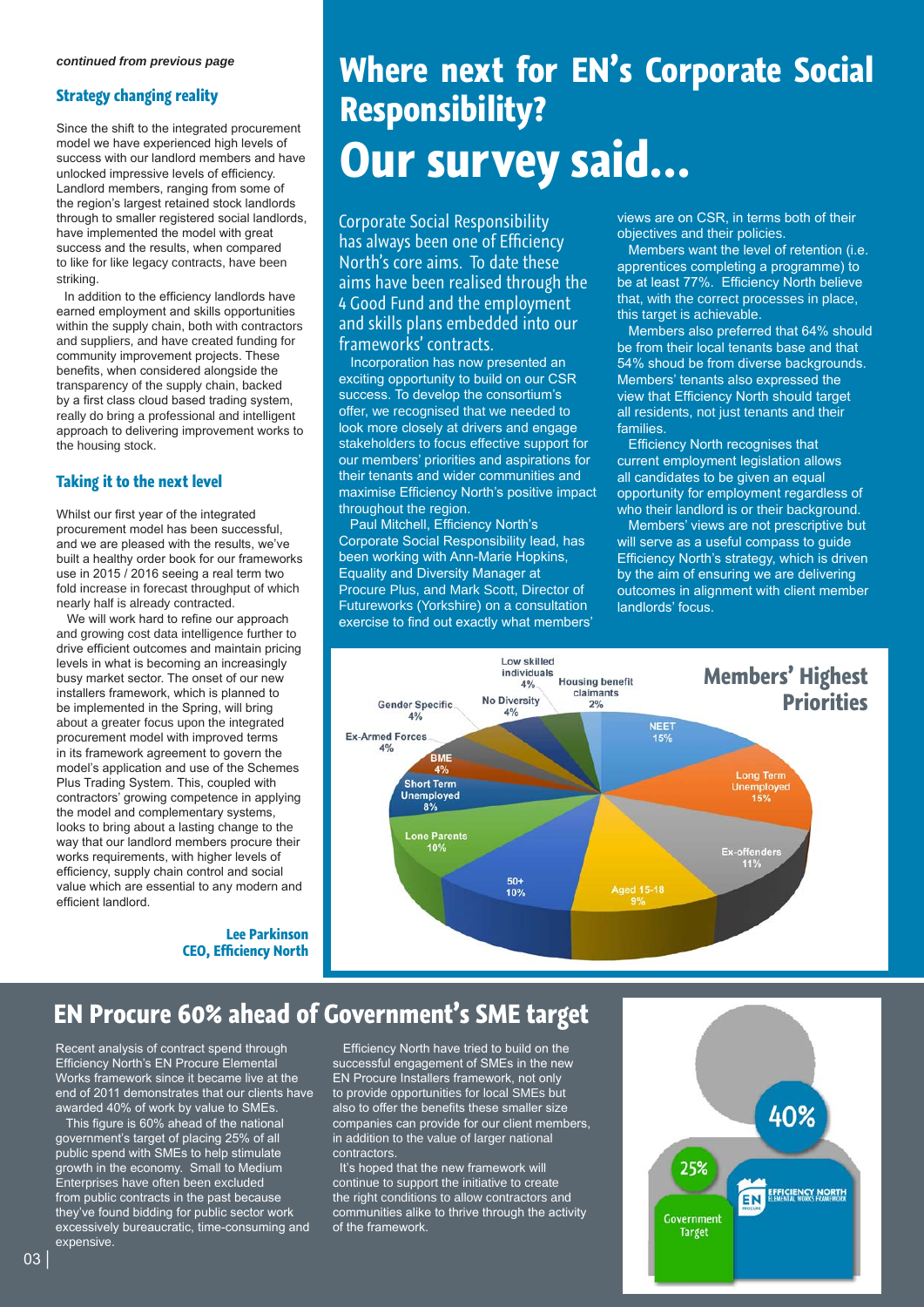# **EN Procure in action Going above - and beyond!**



*learn the secrets of pitched roofing*



SBS Roofing were appointed to carry out a £1.3m roofing scheme for Together Housing Group through Lots 29 and 30 West subregion, which started on site in September 2014 and will be completed by the end of March 2015.

 The scheme is a mixture of pitched re-roofing and roofline works to houses, bungalows and blocks of flats and recovering of flat roofs to 4 and 6 storey blocks of flats (including installation of permanent guard rails).

 The Employment and Skills target for this scheme would have been less than one apprentice, however SBS committed to and increased this to two full time Pitched Roofing apprentices on the project - Lee Sykes and Gary Eggett, pictured in action on site below. Lee and Gary are also signed up with Peter Train of Procure Plus for their support. Because of the flat roofing works on this scheme SBS have also committed to an upskilling training programme in Single Ply Roofing for two of their experienced flat roofing labourers – Rhys Bashforth & Josh Berry. Both have been on external training courses and are being monitored on site as part of working towards NVQ level 2.

 Because of the scheme's geographical spread and logistically difficult to access areas in some cases, to ensure minimum disruption for residents, paying particular attention to the vulnerable, SBS set up mobile micro compounds and welfare facilities. To service the sites more frequently and faster than normal, openings and hand overs for the potentially disruptive roofing and scaffolding works were done with very tightly timed delivery schedules and traffic management plans, often out of hours, and employing additional staff and hiring in specialist smaller delivery vehicles with mechanical offload.



*Contracts Manager Gary Matthewman & Site Supervisor Neil Knox warming up homes* 





Yorkshire Plumbing and Heating Services were appointed to carry out a £600k gas heating replacement scheme for Sheffield City Council Housing Service through Lot 18 of the South subregion.

 Having started on site in November 2014, YPHS are now working closely with Sheffield City Council and PTS materials supplier to deliver the scheme. YPHS's survey strategy is ensuring that materials are scheduled well in advance of installation dates, ensuring all items are in stock and avoiding delays. The strategy has enabled a fast turn round of properties with an average of 5 days from installation to handover, including electrical work, making good, builders work and certification.

 Since commencing the Sheffield heating project YPHS have added an electrical apprentice to their existing 4 craft apprentices and are also currently working with Sheffield City Region's Skills Made Easy initiative Doncaster-based programme in securing a further apprentice.

 Some residents benefitting from the program have needed extra support from YPHS to ensure their heating installation was a positive experience. One family, an infirm and elderly lady confined to her bed and reliant on oxgyen, and her carer son, posed a particular challenge, not least because the lounge the lady inhabited was unheated, the gas fire being unusable at the same time as her oxygen supply. YPHS worked closely with Sheffield City Council and the SYHA Support 55 team to enable the pair to be taken care of at a specialist day centre throughout the days the works took place. They returned home to a modern electric fire suite with all carpets and furniture restored so that they were able to continue their lives as usual but in more warmth and comfort.



**EFFICIENCY NORTH** ELEMENTAL WORKS FRAMEWORK

*Marc Cross helps a tenant understand her new heating system controls*



The Gas Company Ltd were appointed to a heating systems replacement scheme for Pickering & Ferens Homes in Hull and East Riding through Lots 17 and 18 of the East subregion.

 As part of Pickering & Feren's investment programme, The Gas Company, an SME also based in Hull, replaced 60 boilers and 53 heating systems to 100 homes. Starting in summer 2014, the £300k+ total installation works are now complete.

 This was the first EN Procure Framework project the Gas Company have delivered using the Re:allies Materials Framework, through which all equipment besides consumables was sourced, as it offered the best option for the client in terms of savings on time and money.

 Dave Richardson, Director of The Gas Company commented, "This being the first time we've used the Re:allies framework, at the beginning there was quite a learning curve we had to go through with the new admin and processes, but it was well worthwhile as we found this system worked out really well. As an SME using Re:allies definitely offers advantages, especially in terms of cashflow. It released us from having to cover the risk of the initial outlay for purchase of materials which we'd otherwise have had to budget for."

 The Gas Company not only delivered the project on time but also received excellent feedback from tenants living in homes where the new heating systems had been installed.

 Tenant Sylvia Cope wrote a special note of thanks to the team who installed a new boiler and radiators in her bungalow, which is specially designed for the disabled: "We would like to give special thanks to the young men who arranged, and completed the work on our home. They worked very hard and left every room clean and tidy. Nothing was too much trouble for them."



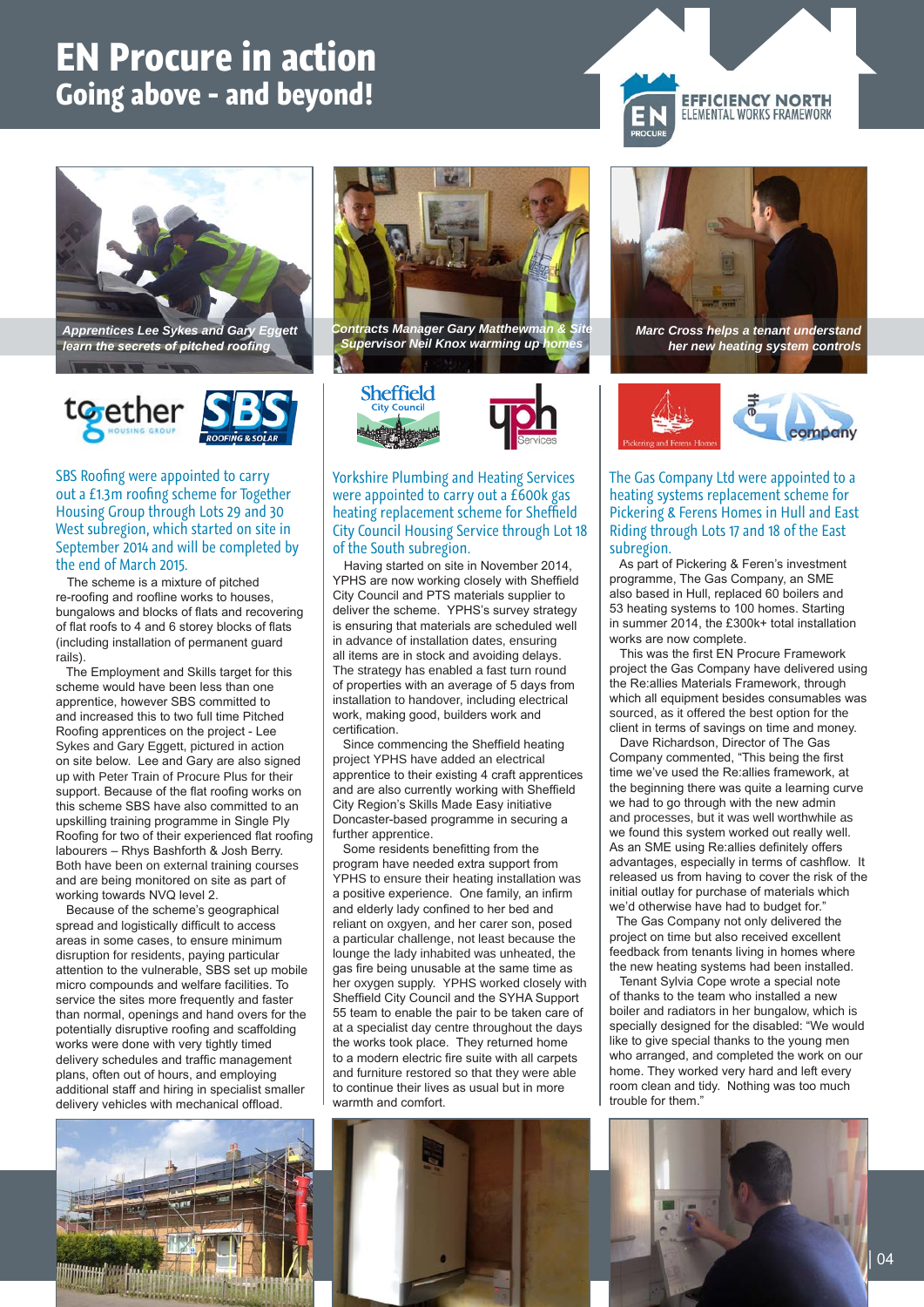# **Best Practice**



The first best practice session of 2015 at Manchester Central Library on 3 February - also the first to be held jointly with Re:allies partners Procure Plus - saw a full house, leaving standing room only. Solar PV is evidently near the top of the social housing right now.

 It was great to welcome so many housing professionals to an informal, lively and interesting morning of discussion and debate on the latest knowledge about how to benefit from the opportunities and minimise the risks presented by investment into PV on a large scale.

 David Kemp, Sustainability Manager at Procure Plus, chaired a panel of 4 industry specialists who discussed their experiences in the solar photovoltaic (PV) energy market and answered questions arising from the floor

 Robert Knowles, DECC FIT policy review group member and solar power industry specialist, began by providing the financial and policy context, highlighting that FIT is on its way out and similarly, free PV won't stack up in 2 to 4 years and will become increasingly reliant on charging for systems or the electricity produced.

 Joe Keating, environmental & energy manager at Stockport Homes, outlined his organisation's experiences of self-financed PV and how although this produces the highest rewards, not only in terms of revenue, but of tenant satisfaction, it also has significant implications for resource.

 Graham Smith, green operations director at Gentoo Group, offered an alternative view, focussing on funded PV and the

various available funding models, some of which offer long term financial benefits both for landlords and their communities. Graham also highlighted how re-financing existing PV portfolios can release significant capital.

 Rounding off the presentations was Stephen Scully, business & product development manager at Solarking UK, who over turned commonly held views about large scale PV. Stephen pinpointed that successful delivery depends on supply chain security. Making life simple for contractors to keep costs down and quality high, and allowing the supply chain to deliver and the installers to install.

 A pack of presentations from the session is now available on the Members' Hub in the Best Practice Group Library.

"Of the circa 5,000,000 social properties in the country, only around 100,000 currently have PV. Estimates suggest that in fact over 1.5 million households could benefit from PV. That's quite an opportunity there ."

**David Kemp, Sustainability Manager, Procure Plus**



### **SCHEDULE 2015**

#### **Tuesday 24 March 09:30-13:00 New Build Housing Modern Methods Construction**

**VENUE:** Glasshoughton Community Centre, Glasshoughton, WF10 4PH A view from clients on issues and success – Modular vs panelised. Waco and Procure Plus' new off site housing offers.

#### **Tuesday 28 April 09:30-13:00 Delivering CSR through EN frameworks**

**VENUE:** Glasshoughton Community Centre, Glasshoughton, WF10 4PH Launch of Efficiency North's new approach and how it works: target outcomes, process run through, pipeline importance and actions around it, roles and responsibilities, gaps in knowledge, who to contact.

#### **Tuesday 19 May 09:30-13:00 Section 20 Leaseholder Consultation VENUE TBC**

An in-depth look into contractual issues managing compliance of the section 20 leaseholder consultation process for major works.

#### **A Fresh Look at Paint -**

**Better understanding Paint Specification & Innovations in Paint Products Update to follow on February's factory tour and workshop in next newsletter**

**If you have any feedback about the first session or would like further information about the 2015 Best Practice schedule please contact carl.bairstow@efficiencynorth.org Book your free workshop place on the Members' Hub https://www.efficiencynorth.net** 

### **Celebrating construction's next generation at the first Yorkshire & Humber G4C Awards**



**Paul Mitchell presents the first G4C award to Trainee of the Year Danielle Kirk**

Efficiency North were proud to be one of the sponsors of the first ever G4C Yorkshire & Humber Awards at the St Paul's Hotel in Sheffield City Centre on Friday 13th February.

 The evening's proceedings were hosted by the 'Bard of Barnsley' BBC TV and radio presenter Ian McMillan, with keynote speeches from Catriona Lingwood of Constructing Excellence, who underlined the importance for the future of attracting young people into the sector now, followed by Ben Pritchard, Co-Chair of G4C National and Chris Jackson, Principal Quantity Surveyor at Sheffield City Council.

 CSR Lead Paul Mitchell had the honour of presenting the first ever G4C award. This went to Danielle Kirk from Henry Boot for Trainee of the Year, which achievement was warmly applauded by the audience of regional and national construction industry representatives, who were unphased by the untimely interruption of a rogue fire alarm.

 Congratulations to event organiser Caroline Key, Co-ordinator of G4C Yorkshire and Humber and Shared Apprenticeship Scheme Co-ordinator CITB. This was a very special and memorable occasion which achieved its aim of celebrating the talent coming through in the region's construction sector.

**A review of the Awards ceremony is now on http://www.efficiencynorth.org/blog/**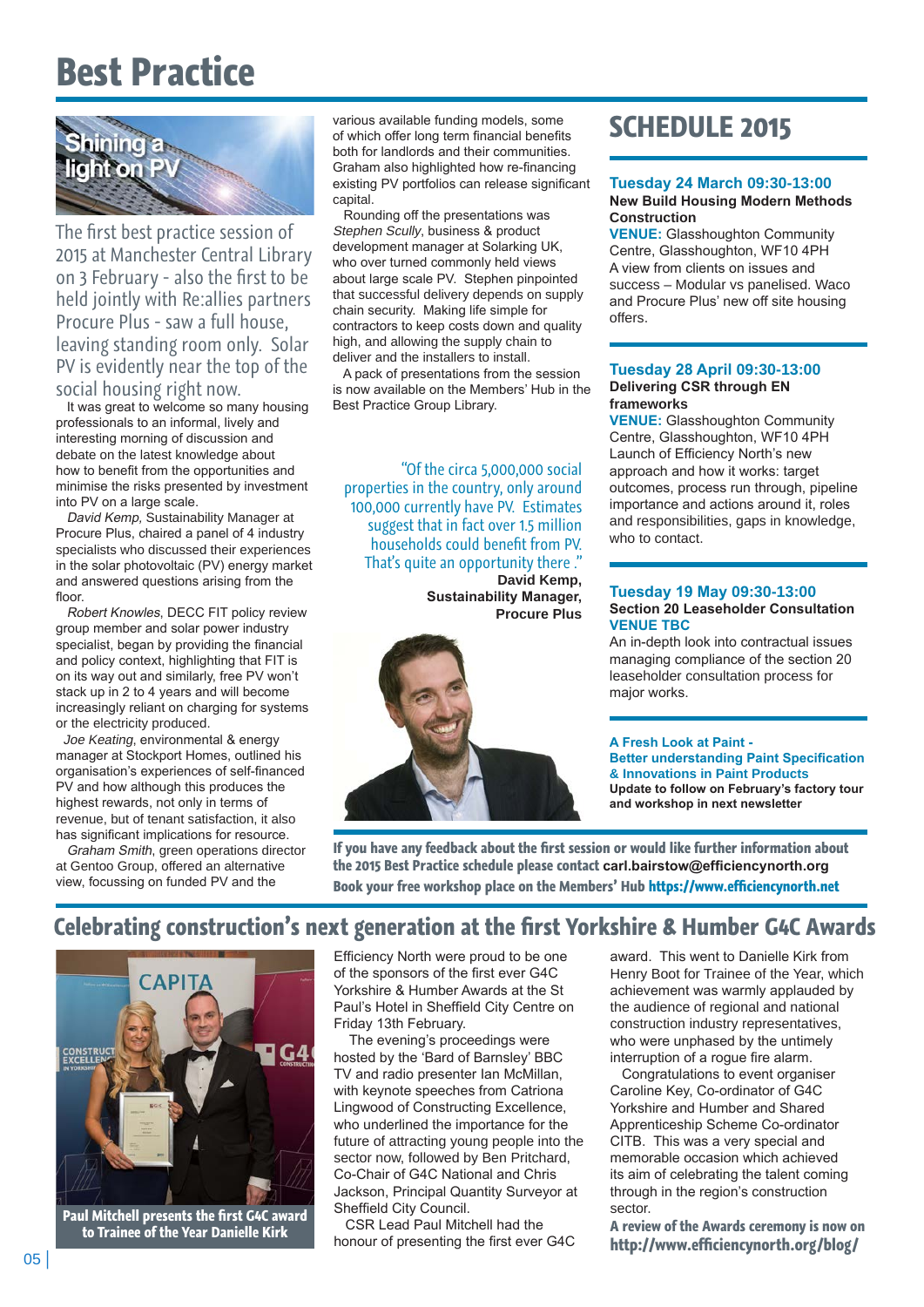# Projects deliver with 4 Good Fund backing awarded in the latest round of funding.

### **Building Confidence in the Artistic Spectrum**

4 Good funding awarded in the latest bid round 2014 has enabled the award winning not for profit organisation Artistic Spectrum to run art workshops to autistic adults this month. The project, based in Thorne, South Yorkshire, provides art as therapy to people with autism which delivers benefits ranging from improved motor skills to increased confidence and a decrease in depression.

 The work that Artistic Spectrum has been doing has been recognised at the recent CVS awards in Doncaster where they won "Most inspiring organisation". The National Autistic Society has recently nominated Artistic Spectrum for two awards at their Autism Professional Awards.



# **Swapping Slippers, Keeping Safe**

Edlington Community Organisation's Winter Wellbeing project to support the elderly and vulnerable, who are affected by fuel poverty, is now distributing personal safety household items and emergency packs to keep them warm and increase their sense of safety.

 These packs are being given out at special 'Slipper Swap' sessions where the elderly can bring along their old slippers and exchange them for a new safer, slip-resistant pair for free.

 Each year thousands of older people fall at home, often resulting in serious injuries and hospital admissions. Falls are often caused by hazards that are easily overlooked but simple to fix. Ill fitting slippers and footwear have been identified as one of the major causes.





"We are delighted that the 4 Good Fund has chosen to back our project. Autism is a developmental disorder that is thought to affect up to one in fifty people and the funding has allowed our organisation to offer much needed art as therapy to improve the quality of people's lives. There is very little provision for this kind of service and we have people travelling great distances to get involved.

 "We are funded project by project so the money from the 4Good Fund is a vital part of what we do in order to provide an important service to autistic people in our community."

**Emma Wilson, Project Leader**





### **Procure Plus push ahead with plans for new house building factory**



Following the positive outcome of an independent review of Procure Plus' plans by BRE - the Building Research Establishment - the consortium will now push ahead and build a factory that could eventually produce 1,000 homes a year for members.

 The first of its kind in the sector, the factory is expected to cost £2m, plus a further £1m in labour and equipment costs, which will be funded by Procure Plus and its members as well as a potential European funding grant. 50-75% of homes for sale will be produced at c25% less than market rates. These are likely to be sold by housing association members, with the rest to be constructed for social and affordable rent.

"Within three or four years we will be up to the full capacity of 1,000 homes per year."

### **Mike Brogan, CEO, Procure Plus**

 Procure Plus has now engaged consultants to assess whether to use steel, wood or concrete for the homes. Once this process is completed after approx six weeks, a suitable site will be selected and the factory could have its first homes on the production line by the start of the 2016/17 financial year. 'In the first year we are likely to produce a couple of hundred homes, and within three or four years, we will be up to the full capacity of 1,000 per year,' said Mike Brogan, CEO of Procure Plus.

 Momentum behind the idea of off-site production in the sector is gathering pace. The government is encouraging the housing sector to use off-site production techniques to increase the rate of housebuilding. A fifth of the homes built using £900m allocated under the initial phase of the affordable homes programme will be built using off-site techniques.

**Find out more at the New Build Best Practice workshop on 24 March.**

| 06